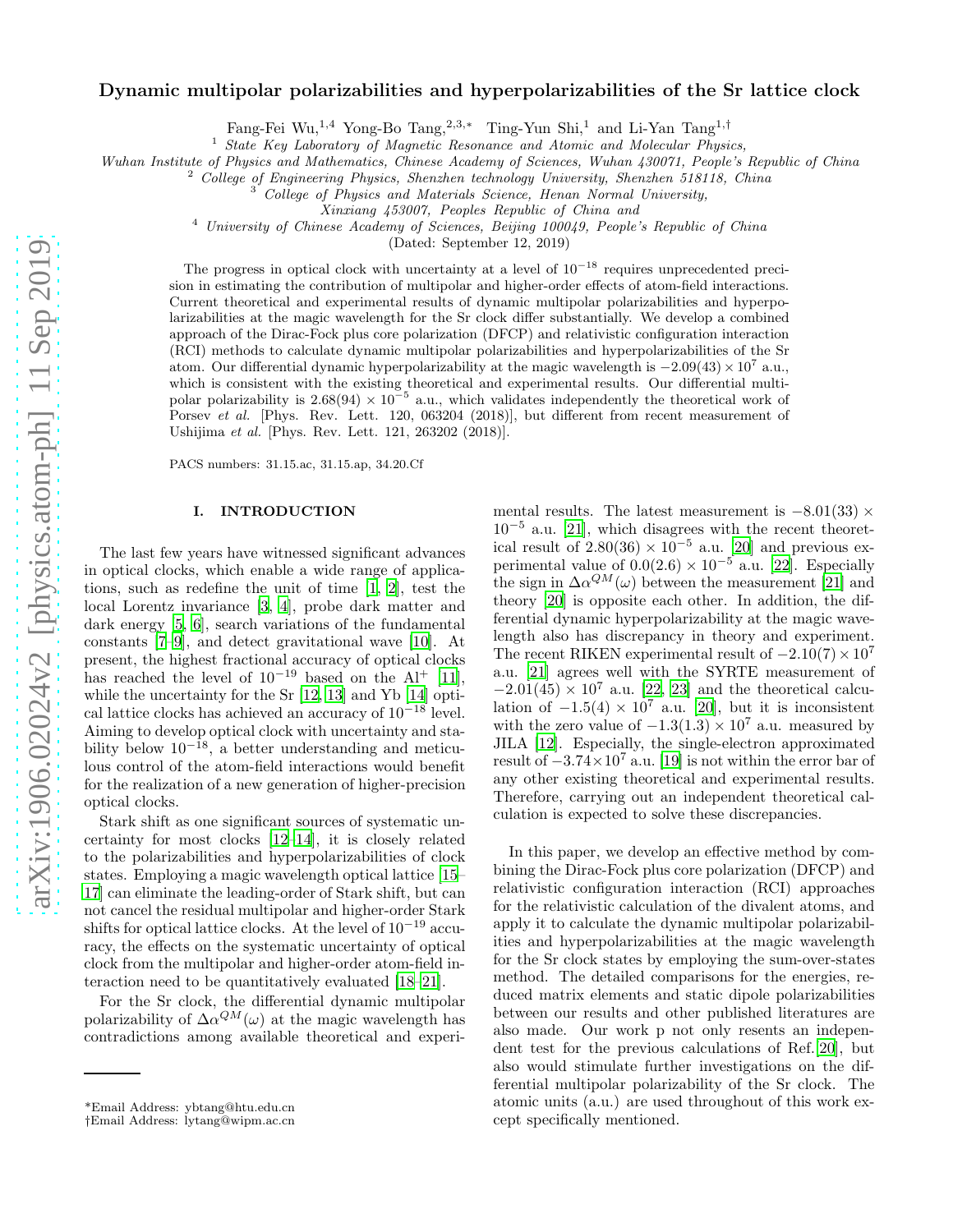# II. THEORETICAL FRAMEWORK

#### A. The combination method of DFCP and RCI

The basic strategy of present theoretical method is that a divalent electron atom is simplified as a frozen core part and valence electron part. The calculation process can be divided into three steps. The first step is the Dirac-Fock (DF) calculation of frozen core part to obtain the core orbital functions  $\psi(\mathbf{r})$  [\[24](#page-5-21)].

The second step is to solve the followed DFCP equation to obtain the single-electron wave functions  $\phi(\mathbf{r}),$ 

$$
h_{\text{DFCP}}(\mathbf{r})\phi(\mathbf{r})=\varepsilon\phi(\mathbf{r}),\qquad(1)
$$

here  $h_{\text{DFCP}}(r)$  represents the DFCP Hamiltonian,

$$
h_{\text{DFCP}}(\mathbf{r}) = c\mathbf{\alpha} \cdot \mathbf{p} + (\beta - 1)c^2 + V_N(r) + V_{\text{core}}(r), (2)
$$

where  $\alpha$  and  $\beta$  are the 4 × 4 Dirac matrices, **p** is the momentum operator for the valence electron,  $V_N(r)$  is the Coulomb potential between a valence electron and nucleus,  $V_{\text{core}}(r)$  represents the interaction potential between core electrons and a valence electron, which is approximated as a DF potential and a semi-empirical one body core-polarization interaction potential [\[25](#page-5-22)],

$$
V_{\rm core}(r) = V_{\rm DF}(r) + V_1(r), \qquad (3)
$$

with

$$
V_1(r) = -\frac{\alpha_{\text{core}}}{2r^4} [1 - exp(\frac{r^6}{\rho_\kappa^6})], \qquad (4)
$$

where  $\alpha_{\text{core}} = 5.812$  a.u. [\[26\]](#page-5-23) is the static dipole polarizability of the Sr<sup>2+</sup> core.  $\rho_{\kappa}$  is the radial cutoff parameter which is tuned to reproduce the experimental binding energy of the lowest state of each  $\kappa$  angular quantum number. The values of our cutoff parameters for different  $\kappa$  are listed in Table [I.](#page-1-0) The core wave functions  $\psi(\mathbf{r})$ obtained in the first step are used to evaluate the matrix elements of the DF potential  $V_{\text{DF}}(r)$  [\[24\]](#page-5-21).

The third step is configuration interaction calculation of a divalent electron atom. The eigen equation can be expressed as

$$
\left(\sum_{i}^{2} h_{\text{DFCP}}(\boldsymbol{r}_{i}) + V_{ij}\right) |\Psi(\pi JM)\rangle = E |\Psi(\pi JM)\rangle. \quad (5)
$$

The two-particle interaction potential is

$$
V_{ij} = \frac{1}{r_{ij}} + V_2(r_{ij}),
$$
\n(6)

the first term is the Coulomb interaction between two valence electrons, the second term is two-body corepolarization interaction with the functional form [\[27](#page-6-0), [28\]](#page-6-1),

$$
V_2(r_{ij}) = -\frac{\alpha_{\text{core}} \mathbf{r}_i \cdot \mathbf{r}_j}{r_i^3 r_j^3} \sqrt{[1 - exp(\frac{r_i^6}{\rho_\kappa'^6})][1 - exp(\frac{r_j^6}{\rho_\kappa'^6})]} (7)
$$

where  $\rho'_\kappa$  is fine-tuned on the  $\rho_\kappa$  that optimized in the second step to get accurate energy for the divalent atoms.

The wave function  $|\Psi(\pi JM)\rangle$  with parity  $\pi$ , angular momentum  $J$ , and magnetic quantum number  $M$  of the system is expanded as a linear combination of the configuration-state wave functions  $|\Phi_I(\sigma \pi J M)\rangle$ , which are constructed by the single-electron wave functions  $\phi(\mathbf{r})$  obtained in the second step [\[29](#page-6-2), [30\]](#page-6-3).

$$
|\Psi(\pi JM)\rangle = \sum_{I} C_{I} |\Phi_{I}(\sigma \pi JM)\rangle , \qquad (8)
$$

where  $C_I$  and  $\sigma$  are the expansion coefficients and the additional quantum number to define each configuration state uniquely, respectively. Throughout the present calculations, the basis functions are constructed by using the Notre Dame basis sets [\[31\]](#page-6-4).

<span id="page-1-0"></span>TABLE I: The radial cutoff parameter  $\rho_{\kappa}$  (in a.u.) for different quantum state.

| $\kappa = -1$ | $\kappa = 1$ | $\kappa = -2$ | $\kappa=2$ | $\kappa = -3$ |
|---------------|--------------|---------------|------------|---------------|
| 2.02950       | 1.94995      | 1.95360       | 2.35035    | 2.36185       |

## B. Dynamic multipolar polarizability and hyperpolarizability

For an atom exposed under a linear polarized laser field with the laser frequency  $\omega$ , the dynamic magneticdipole and electric-quadrupole polarizabilities for the initial state  $|0\rangle \equiv |n_0, J_0 = 0\rangle$  (where  $n_0$  represents all other quantum numbers) are written as [\[32\]](#page-6-5)

$$
\alpha^{M1}(\omega) = \frac{2}{3} \sum_{n} \frac{\Delta E_{n0} |\langle 0 || M1 || nJ_n \rangle|^2}{\Delta E_{n0}^2 - \omega^2}, \qquad (9)
$$

$$
\alpha^{E2}(\omega) = \frac{1}{30} (\alpha \omega)^2 \sum_{n} \frac{\Delta E_{n0} |\langle 0 | |Q| | n J_n \rangle|^2}{\Delta E_{n0}^2 - \omega^2}, \tag{10}
$$

where  $\alpha$  is the fine structure constant, M1 and Q are, respectively, the magnetic-dipole and electric-quadrupole transition operators.  $\Delta E_{n0}$  represents the transition energy between the initial state  $|0\rangle$  and the intermediate state  $|nJ_n\rangle$ .

For the  $J_0 = 0$  state, the dynamic hyperpolarizability  $\gamma_0(\omega)$  is expressed as,

<span id="page-1-1"></span>
$$
\gamma_0(\omega) = \frac{1}{9}\mathcal{T}(1, 0, 1, \omega, -\omega, \omega) + \frac{2}{45}\mathcal{T}(1, 2, 1, \omega, -\omega, \omega),
$$
\n(11)

with  $\mathcal{T}(J_a, J_b, J_c, \omega_1, \omega_2, \omega_3)$  expressed as the followed general formula [\[33\]](#page-6-6),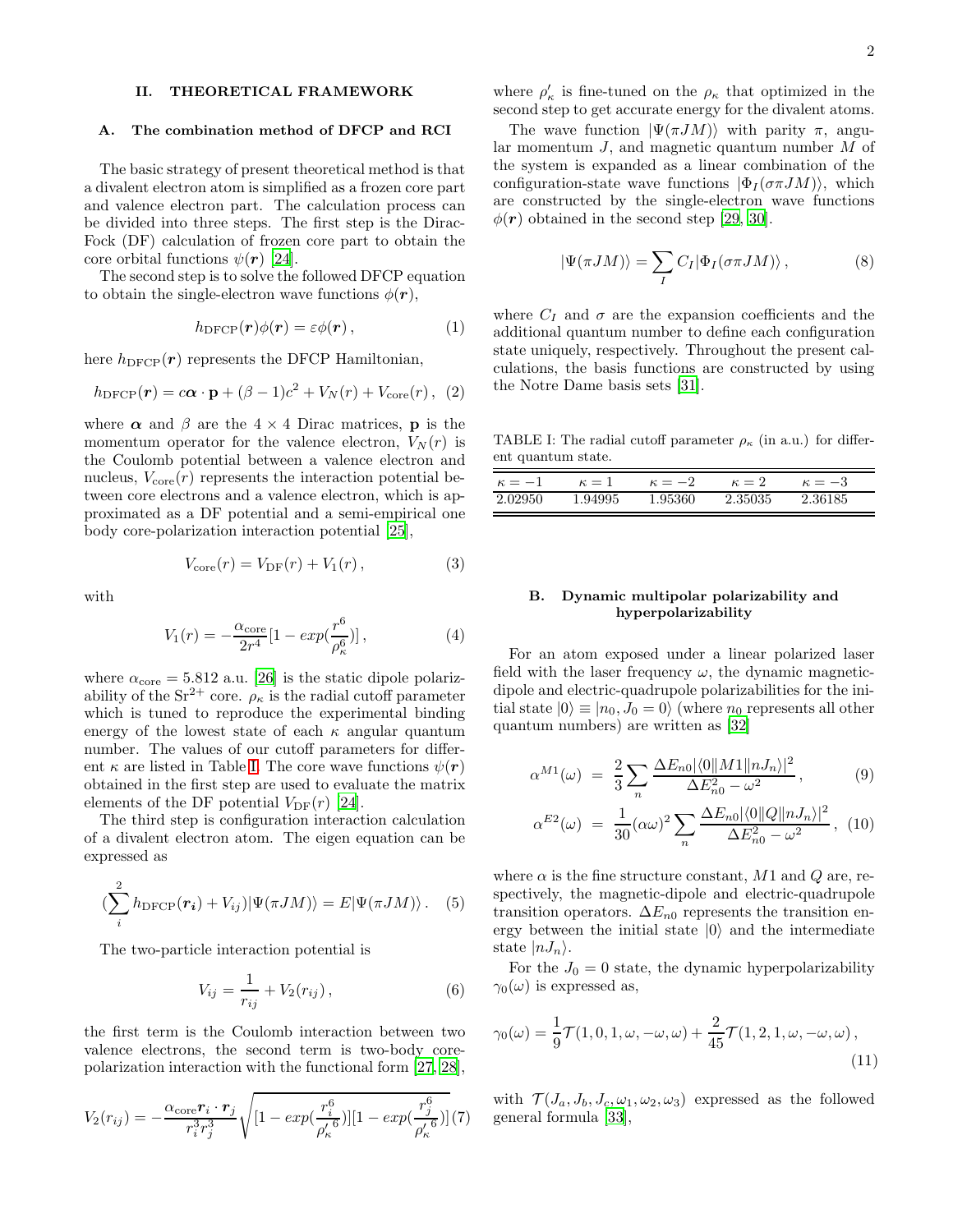<span id="page-2-0"></span>
$$
\mathcal{T}(J_a, J_b, J_c, \omega_1, \omega_2, \omega_3) = \sum_P \left[ \sum_{m_a m_b m_c} \frac{\langle 0 \| D^{\mu_1} \| m_a J_a \rangle \langle m_a J_a \| D^{\mu_2} \| m_b J_b \rangle \langle m_b J_b \| D^{\mu_3} \| m_c J_c \rangle \langle m_c J_c \| D^{\mu_4} \| 0 \rangle}{(\Delta E_{m_a 0} - \omega_\sigma)(\Delta E_{m_b 0} - \omega_1 - \omega_2)(\Delta E_{m_c 0} - \omega_1)} \right] + (-1)^{J_a + J_c + 1} \delta(J_b, J_0) \sum_{m_a} \frac{\langle 0 \| D^{\mu_1} \| m_a J_a \rangle \langle m_a J_a \| D^{\mu_2} \| 0 \rangle}{(\Delta E_{m_a 0} - \omega_\sigma)} \sum_{m_c} \frac{\langle 0 \| D^{\mu_3} \| m_c J_c \rangle \langle m_c J_c \| D^{\mu_4} \| 0 \rangle}{(\Delta E_{m_c 0} + \omega_2)(\Delta E_{m_c 0} - \omega_1)} \right], \quad (12)
$$

where  $D^{\mu_i}$  is the dipole transition operator, and  $\omega_i$  are the frequencies of the external electric field in the three directions with  $\omega_{\sigma} = \omega_1 + \omega_2 + \omega_3$ .  $\sum$ P implies a summation over the 24 terms generated by permuting the pairs( $-\omega_{\sigma}/D^{\mu_1}$ ),  $(\omega_1/D^{\mu_2})$ ,  $(\omega_2/D^{\mu_3})$ ,  $(\omega_3/D^{\mu_4})$ , the superscripts  $\mu_i$  are introduced for the purpose of labeling the permutations [\[33,](#page-6-6) [34\]](#page-6-7), and the prime over the summation means that the intermediate state of  $|m_iJ_i\rangle \equiv$  $|n_0, J_0 = 0\rangle$   $(i = a, b, c)$  should be excluded in Eq.[\(12\)](#page-2-0).

It's noted that the relationship between our hyperpolarizability  $\gamma_0(\omega)$  and the  $\beta(\omega)$  of Porsev et al. [\[20](#page-5-17)] is  $\gamma_0(\omega) = 4\beta(\omega)$  [\[35\]](#page-6-8), which indicates both of  $\mathcal{T}(1,0,1,\omega,-\omega,\omega)$  and  $\mathcal{T}(1,2,1,\omega,-\omega,\omega)$  terms in Eq.[\(11\)](#page-1-1) are four times of  $Y_{101}(\omega)$  and  $Y_{121}(\omega)$  of Ref. [\[20\]](#page-5-17), respectively. Compared with the dynamic multipolar polarizabilities, the calculation of the dynamic hyperpolarizabilities using the sum-over-states method is much more challenging, since the  $\mathcal{T}(J_a, J_b, J_c, \omega_1, \omega_2, \omega_3)$  term involves three summations over a large number of intermediated states. This makes it more difficult to calculate the dynamic hyperpolarizability of the clock atoms with high accuracy.

In present work, we perform a large-scale configuration-interaction calculations by constructing sufficient configurations in an appropriate cavity to make sure the completeness of intermediate states, which guarantees the accuracy of our calculations for the dynamic multipolar polarizabilities and hyperpolarizabilities.

### III. RESULTS AND DISCUSSIONS

### A. Comparisons of energies, reduced matrix elements and static dipole polarizabilities

In order to test the correctness and reliability of our method, we make detailed comparisons of the energies, reduced matrix elements and static dipole polarizability in Tables [II-](#page-3-0)[IV](#page-3-1) between present results and other available values. From the comparison of the energies in Table [II,](#page-3-0) the biggest difference between our DFCP+RCI results and NIST energy [\[36\]](#page-6-9) is 0.335%. From Table [III,](#page-3-2) it is seen that the difference for all the reduced matrix elements between our results and the values of Ref. [\[37\]](#page-6-10) are within 2% except the  $5s^2$   $^1S_0 \rightarrow 5s5p^3P_1^o$ and  $5s^2$ <sup>1</sup> $S_0 \rightarrow 5s6p$ <sup>1</sup> $P_1^o$  transitions. And from the static

electric dipole polarizability in Table [IV,](#page-3-1) we can see that our values are 202.02 a.u. and 465.81 a.u. for the  $5s^2$   $^1S_0$ and  $5s5p<sup>3</sup>P<sub>0</sub>$  clock states respectively, which agree with the results of 198.9 a.u. and 453.4 a.u. of Safronova et al. [\[37\]](#page-6-10) within 3%.

Since in the later calculations for the dynamic multipolar polarizabilities and hyperpolarizabilities, we will replace our energies with the NIST energies [\[36](#page-6-9)], the error bar of our values mainly comes from reduced matrix elements. From the comparison of the reduced matrix elements in Table [III,](#page-3-2) although the difference between our values and results of Ref. [\[37\]](#page-6-10) for the  $5s^2$   $\frac{1}{S_0} \rightarrow 5s5p^3P_1^o$ and  $5s^2$ <sup>1</sup> $S_0 \rightarrow 5s6p$ <sup>1</sup> $P_1^o$  transitions is about  $-3.8\%$  and  $-16.4\%$ . However, both of them only have about  $0.12\%$ contribution to the ground-state polarizability (see from Table [IV\)](#page-3-1), which are much smaller than the 94\% contribution from the  $5s^2$ <sup>1</sup> $S_0 \rightarrow 5s5p$ <sup>1</sup> $P_1^o$  transition. This indicates that the large difference in the reduced matrix elements of  $5s^2 \,^1S_0 \to 5s5p \,^3P_1^o$  and  $5s^2 \,^1S_0 \to 5s6p \,^1P_1^o$ transitions between our values and other results has little effect on the final polarizability. Therefore, we can introduce  $\pm 3\%$  fluctuation into all the reduced matrix elements to evaluate conservatively the uncertainty of our multipolar polarizabilities and hyperpolaribilities.

#### B. Comparison of multipolar polarizabilities

Table [V](#page-4-0) lists the dynamic magnetic-dipole, electricquadrupole polarizabilities of the  $5s^2$   $^1S_0$  and  $5s5p^3P_0^o$ clock states at the 813.4280(5) nm [\[44](#page-6-11)] magic wavelength. A direct comparison between our work and the calculations of Porsev et al. [\[20\]](#page-5-17) are also given in this table. The differential M1 polarizability  $\Delta \alpha^{M1}(\omega)$  is determined thoroughly by  $\alpha_{3P_0^0}^{M_1}(\omega)$ , since the  $\alpha_{3P_0^0}^{M_1}(\omega)$  polarizability is more than 3 orders of magnitude larger than  $\alpha_{1S_0}^{M_1}(\omega)$  polarizability. The differential E2 polarizability  $\Delta \alpha^{E2}(\omega)$  is an order of magnitude larger than  $\Delta \alpha^{M1}(\omega)$ . The final value of the differential dynamic multipolar polarizability  $\Delta \alpha^{QM}(\omega)$  is 2.68(94) × 10<sup>-5</sup> a.u., which agrees well with the CI+All-order result of  $2.80(36) \times 10^{-5}$  a.u. [\[20\]](#page-5-17).

The detailed comparison for the differential multipolar polarizability between theory and experiment are sum-marized in the Fig. [1.](#page-3-3) It is seen that for  $\Delta \alpha^{QM}(\omega)$ , there are obvious differences among values of CI+Allorder method [\[20\]](#page-5-17) and the single-electron Fues′ model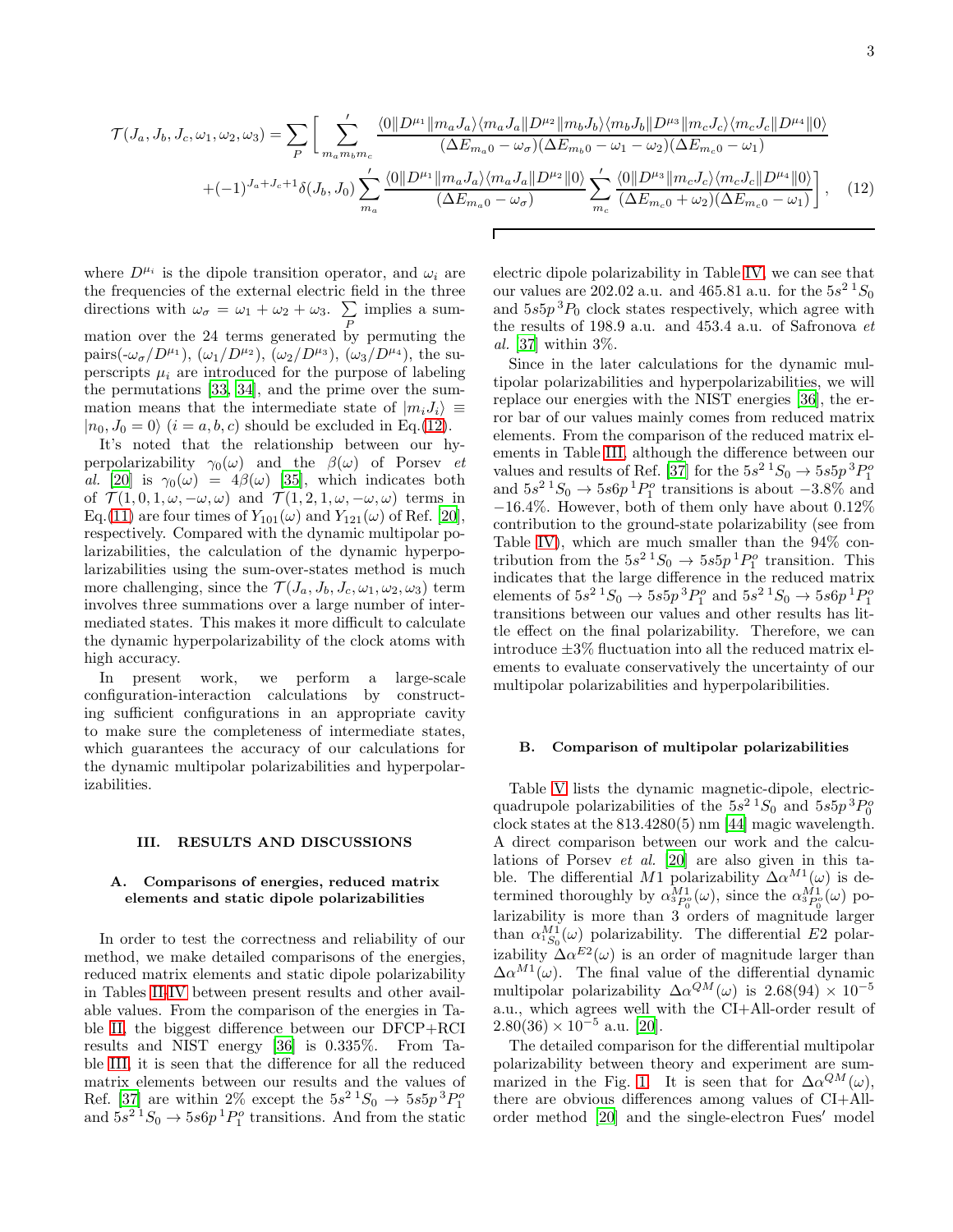<span id="page-3-0"></span>TABLE II: Comparison of energy (in  $cm^{-1}$ ) for some selective low-lying states.

| $5s^2$ $^1S_0$<br>$-0.301\%$<br>$-134491.48$<br>$-134897.36$<br>$5s6s\,{}^{1}S_0$<br>$-104184.28$<br>$-104305.54$<br>$-0.116\%$<br>$5p^2$ <sup>3</sup> $P_0$<br>$-99511.11$<br>$-99703.93$<br>$-0.193\%$<br>$5p^2$ $^1S_0$<br>$-97619.69$<br>$-97737.14$<br>$-0.120\%$<br>$5s7s\,{}^{1}S_0$<br>$-96347.02$<br>$-96453.36$<br>$-0.110\%$<br>$5s8s\,{}^{1}S_{0}$<br>$-93816.62$<br>$-93845.05$<br>$-0.030\%$<br>$5s9s\,{}^{1}S_0$<br>$-92285.67$<br>$-92300.80$<br>$-0.016\%$<br>$5s10s\,{}^{1}S_{0}$<br>$-91375.90$<br>$-91385.20$<br>$-0.010\%$<br>$5s5p~^3P_0^o$<br>$-0.281\%$<br>$-120241.53$<br>$-120579.86$<br>$5s6p~^3P_0^o$<br>$-100953.10$<br>$-101043.88$<br>$-0.090\%$<br>$4d5p~^3P_0^o$<br>$-97533.06$<br>$-97605.30$<br>$-0.074\%$<br>$5s7p~^3P_0^o$<br>$-95471.60$<br>$-95485.70$<br>$-0.015\%$<br>$5s8p$ <sup>3</sup> $P_0^o$<br>$-93174.39$<br>$-93185.32$<br>$-0.012\%$<br>$5s9p~^3P_0^o$<br>$-91904.58$<br>$-91911.51$<br>$-0.008\%$<br>$5s5p$ <sup>3</sup> $P_1^o$<br>$-120066.55$<br>$-120393.03$<br>$-0.271%$<br>$5s5p~^1P_1^o$<br>$-113209.78$<br>$-113198.92$<br>$-0.010\%$<br>$5s6p~^3P_1^o$<br>$-100941.97$<br>$-101029.05$<br>$-0.086\%$<br>$5s6p~^1P_1^o$<br>$-100754.48$<br>$-100798.97$<br>$-0.044\%$<br>$4d5p$ <sup>3</sup> $D_1^o$<br>$-98662.01$<br>$-98633.22$<br>$-0.029\%$<br>$4d5p~^3P_1^o$<br>$-97520.99$<br>$-97594.64$<br>$-0.075%$<br>$5s7p$ $^1P_1^o$<br>$-95944.97$<br>$-0.047%$<br>$-95990.51$<br>$5s5p$ <sup>3</sup> $P_2^o$<br>$-119696.91$<br>$-119998.82$<br>$-0.252\%$<br>$4d5p~^3F_2^o$<br>$-101482.42$<br>$-101630.52$<br>$-0.146\%$<br>$4d5p$ <sup>1</sup> $D_2^o$<br>$-101006.28$<br>$-101070.47$<br>$-0.064\%$<br>$5s6p~^3P_2^o$<br>$-100843.28$<br>$-100924.30$<br>$-0.080\%$<br>$4d5p$ <sup>3</sup> $D_2^o$<br>$-98545.47$<br>$-98515.62$<br>$-0.030\%$<br>$4d5p~^3P_2^o$<br>$-97484.48$<br>$-97560.78$<br>$-0.078\%$<br>$5s4f\,{}^{3}F_{2}^{o}$<br>$-96142.22$<br>$-96146.95$<br>$-0.005%$<br>$5s4d$ <sup>3</sup> $D_1$<br>$-116417.74$<br>$-116738.33$<br>$-0.275%$<br>$5s6s$ <sup>3</sup> $S_1$<br>$-105819.31$<br>$-105858.60$<br>$-0.037\%$<br>$5s5d$ <sup>3</sup> $D_1$<br>$-99792.66$<br>$-99890.46$<br>$-0.098\%$<br>$5p^2~^3P_1$<br>$-99310.15$<br>$-99497.26$<br>$-0.188\%$<br>$5s7s\,{}^{3}S_{1}$<br>$-97457.80$<br>$-97472.69$<br>$-0.015%$<br>$5s6d$ <sup>3</sup> $D_1$<br>$-95168.98$<br>$-95211.54$<br>$-0.045\%$<br>$5s4d$ <sup>3</sup> $D_2$<br>$-116359.19$<br>$-116678.58$<br>$-0.274%$<br>$5s4d^1D_2$<br>$-114362.94$<br>$-114747.68$<br>$-0.335%$<br>$5s5d$ <sup>1</sup> $D_2$<br>$-100039.09$<br>$-100169.92$<br>$-0.131\%$<br>$5s5d$ <sup>3</sup> $D_2$<br>$-99778.03$<br>$-99875.38$<br>$-0.097\%$<br>$5p^2$ $^3P_2$<br>$-99040.99$<br>$-99222.73$<br>$-0.183\%$<br>$5p^2$ <sup>1</sup> $D_2$<br>$-97769.91$<br>$-0.170\%$<br>$-97936.53$ | State | Present | <b>NIST</b> [36] | Diff. |
|------------------------------------------------------------------------------------------------------------------------------------------------------------------------------------------------------------------------------------------------------------------------------------------------------------------------------------------------------------------------------------------------------------------------------------------------------------------------------------------------------------------------------------------------------------------------------------------------------------------------------------------------------------------------------------------------------------------------------------------------------------------------------------------------------------------------------------------------------------------------------------------------------------------------------------------------------------------------------------------------------------------------------------------------------------------------------------------------------------------------------------------------------------------------------------------------------------------------------------------------------------------------------------------------------------------------------------------------------------------------------------------------------------------------------------------------------------------------------------------------------------------------------------------------------------------------------------------------------------------------------------------------------------------------------------------------------------------------------------------------------------------------------------------------------------------------------------------------------------------------------------------------------------------------------------------------------------------------------------------------------------------------------------------------------------------------------------------------------------------------------------------------------------------------------------------------------------------------------------------------------------------------------------------------------------------------------------------------------------------------------------------------------------------------------------------------------------------------------------------------------------------------------------------------------------------------------------------------------------------------------------------------------------------------------------------------------------------------------------------------------------------------------------------------------------------------|-------|---------|------------------|-------|
|                                                                                                                                                                                                                                                                                                                                                                                                                                                                                                                                                                                                                                                                                                                                                                                                                                                                                                                                                                                                                                                                                                                                                                                                                                                                                                                                                                                                                                                                                                                                                                                                                                                                                                                                                                                                                                                                                                                                                                                                                                                                                                                                                                                                                                                                                                                                                                                                                                                                                                                                                                                                                                                                                                                                                                                                                        |       |         |                  |       |
|                                                                                                                                                                                                                                                                                                                                                                                                                                                                                                                                                                                                                                                                                                                                                                                                                                                                                                                                                                                                                                                                                                                                                                                                                                                                                                                                                                                                                                                                                                                                                                                                                                                                                                                                                                                                                                                                                                                                                                                                                                                                                                                                                                                                                                                                                                                                                                                                                                                                                                                                                                                                                                                                                                                                                                                                                        |       |         |                  |       |
|                                                                                                                                                                                                                                                                                                                                                                                                                                                                                                                                                                                                                                                                                                                                                                                                                                                                                                                                                                                                                                                                                                                                                                                                                                                                                                                                                                                                                                                                                                                                                                                                                                                                                                                                                                                                                                                                                                                                                                                                                                                                                                                                                                                                                                                                                                                                                                                                                                                                                                                                                                                                                                                                                                                                                                                                                        |       |         |                  |       |
|                                                                                                                                                                                                                                                                                                                                                                                                                                                                                                                                                                                                                                                                                                                                                                                                                                                                                                                                                                                                                                                                                                                                                                                                                                                                                                                                                                                                                                                                                                                                                                                                                                                                                                                                                                                                                                                                                                                                                                                                                                                                                                                                                                                                                                                                                                                                                                                                                                                                                                                                                                                                                                                                                                                                                                                                                        |       |         |                  |       |
|                                                                                                                                                                                                                                                                                                                                                                                                                                                                                                                                                                                                                                                                                                                                                                                                                                                                                                                                                                                                                                                                                                                                                                                                                                                                                                                                                                                                                                                                                                                                                                                                                                                                                                                                                                                                                                                                                                                                                                                                                                                                                                                                                                                                                                                                                                                                                                                                                                                                                                                                                                                                                                                                                                                                                                                                                        |       |         |                  |       |
|                                                                                                                                                                                                                                                                                                                                                                                                                                                                                                                                                                                                                                                                                                                                                                                                                                                                                                                                                                                                                                                                                                                                                                                                                                                                                                                                                                                                                                                                                                                                                                                                                                                                                                                                                                                                                                                                                                                                                                                                                                                                                                                                                                                                                                                                                                                                                                                                                                                                                                                                                                                                                                                                                                                                                                                                                        |       |         |                  |       |
|                                                                                                                                                                                                                                                                                                                                                                                                                                                                                                                                                                                                                                                                                                                                                                                                                                                                                                                                                                                                                                                                                                                                                                                                                                                                                                                                                                                                                                                                                                                                                                                                                                                                                                                                                                                                                                                                                                                                                                                                                                                                                                                                                                                                                                                                                                                                                                                                                                                                                                                                                                                                                                                                                                                                                                                                                        |       |         |                  |       |
|                                                                                                                                                                                                                                                                                                                                                                                                                                                                                                                                                                                                                                                                                                                                                                                                                                                                                                                                                                                                                                                                                                                                                                                                                                                                                                                                                                                                                                                                                                                                                                                                                                                                                                                                                                                                                                                                                                                                                                                                                                                                                                                                                                                                                                                                                                                                                                                                                                                                                                                                                                                                                                                                                                                                                                                                                        |       |         |                  |       |
|                                                                                                                                                                                                                                                                                                                                                                                                                                                                                                                                                                                                                                                                                                                                                                                                                                                                                                                                                                                                                                                                                                                                                                                                                                                                                                                                                                                                                                                                                                                                                                                                                                                                                                                                                                                                                                                                                                                                                                                                                                                                                                                                                                                                                                                                                                                                                                                                                                                                                                                                                                                                                                                                                                                                                                                                                        |       |         |                  |       |
|                                                                                                                                                                                                                                                                                                                                                                                                                                                                                                                                                                                                                                                                                                                                                                                                                                                                                                                                                                                                                                                                                                                                                                                                                                                                                                                                                                                                                                                                                                                                                                                                                                                                                                                                                                                                                                                                                                                                                                                                                                                                                                                                                                                                                                                                                                                                                                                                                                                                                                                                                                                                                                                                                                                                                                                                                        |       |         |                  |       |
|                                                                                                                                                                                                                                                                                                                                                                                                                                                                                                                                                                                                                                                                                                                                                                                                                                                                                                                                                                                                                                                                                                                                                                                                                                                                                                                                                                                                                                                                                                                                                                                                                                                                                                                                                                                                                                                                                                                                                                                                                                                                                                                                                                                                                                                                                                                                                                                                                                                                                                                                                                                                                                                                                                                                                                                                                        |       |         |                  |       |
|                                                                                                                                                                                                                                                                                                                                                                                                                                                                                                                                                                                                                                                                                                                                                                                                                                                                                                                                                                                                                                                                                                                                                                                                                                                                                                                                                                                                                                                                                                                                                                                                                                                                                                                                                                                                                                                                                                                                                                                                                                                                                                                                                                                                                                                                                                                                                                                                                                                                                                                                                                                                                                                                                                                                                                                                                        |       |         |                  |       |
|                                                                                                                                                                                                                                                                                                                                                                                                                                                                                                                                                                                                                                                                                                                                                                                                                                                                                                                                                                                                                                                                                                                                                                                                                                                                                                                                                                                                                                                                                                                                                                                                                                                                                                                                                                                                                                                                                                                                                                                                                                                                                                                                                                                                                                                                                                                                                                                                                                                                                                                                                                                                                                                                                                                                                                                                                        |       |         |                  |       |
|                                                                                                                                                                                                                                                                                                                                                                                                                                                                                                                                                                                                                                                                                                                                                                                                                                                                                                                                                                                                                                                                                                                                                                                                                                                                                                                                                                                                                                                                                                                                                                                                                                                                                                                                                                                                                                                                                                                                                                                                                                                                                                                                                                                                                                                                                                                                                                                                                                                                                                                                                                                                                                                                                                                                                                                                                        |       |         |                  |       |
|                                                                                                                                                                                                                                                                                                                                                                                                                                                                                                                                                                                                                                                                                                                                                                                                                                                                                                                                                                                                                                                                                                                                                                                                                                                                                                                                                                                                                                                                                                                                                                                                                                                                                                                                                                                                                                                                                                                                                                                                                                                                                                                                                                                                                                                                                                                                                                                                                                                                                                                                                                                                                                                                                                                                                                                                                        |       |         |                  |       |
|                                                                                                                                                                                                                                                                                                                                                                                                                                                                                                                                                                                                                                                                                                                                                                                                                                                                                                                                                                                                                                                                                                                                                                                                                                                                                                                                                                                                                                                                                                                                                                                                                                                                                                                                                                                                                                                                                                                                                                                                                                                                                                                                                                                                                                                                                                                                                                                                                                                                                                                                                                                                                                                                                                                                                                                                                        |       |         |                  |       |
|                                                                                                                                                                                                                                                                                                                                                                                                                                                                                                                                                                                                                                                                                                                                                                                                                                                                                                                                                                                                                                                                                                                                                                                                                                                                                                                                                                                                                                                                                                                                                                                                                                                                                                                                                                                                                                                                                                                                                                                                                                                                                                                                                                                                                                                                                                                                                                                                                                                                                                                                                                                                                                                                                                                                                                                                                        |       |         |                  |       |
|                                                                                                                                                                                                                                                                                                                                                                                                                                                                                                                                                                                                                                                                                                                                                                                                                                                                                                                                                                                                                                                                                                                                                                                                                                                                                                                                                                                                                                                                                                                                                                                                                                                                                                                                                                                                                                                                                                                                                                                                                                                                                                                                                                                                                                                                                                                                                                                                                                                                                                                                                                                                                                                                                                                                                                                                                        |       |         |                  |       |
|                                                                                                                                                                                                                                                                                                                                                                                                                                                                                                                                                                                                                                                                                                                                                                                                                                                                                                                                                                                                                                                                                                                                                                                                                                                                                                                                                                                                                                                                                                                                                                                                                                                                                                                                                                                                                                                                                                                                                                                                                                                                                                                                                                                                                                                                                                                                                                                                                                                                                                                                                                                                                                                                                                                                                                                                                        |       |         |                  |       |
|                                                                                                                                                                                                                                                                                                                                                                                                                                                                                                                                                                                                                                                                                                                                                                                                                                                                                                                                                                                                                                                                                                                                                                                                                                                                                                                                                                                                                                                                                                                                                                                                                                                                                                                                                                                                                                                                                                                                                                                                                                                                                                                                                                                                                                                                                                                                                                                                                                                                                                                                                                                                                                                                                                                                                                                                                        |       |         |                  |       |
|                                                                                                                                                                                                                                                                                                                                                                                                                                                                                                                                                                                                                                                                                                                                                                                                                                                                                                                                                                                                                                                                                                                                                                                                                                                                                                                                                                                                                                                                                                                                                                                                                                                                                                                                                                                                                                                                                                                                                                                                                                                                                                                                                                                                                                                                                                                                                                                                                                                                                                                                                                                                                                                                                                                                                                                                                        |       |         |                  |       |
|                                                                                                                                                                                                                                                                                                                                                                                                                                                                                                                                                                                                                                                                                                                                                                                                                                                                                                                                                                                                                                                                                                                                                                                                                                                                                                                                                                                                                                                                                                                                                                                                                                                                                                                                                                                                                                                                                                                                                                                                                                                                                                                                                                                                                                                                                                                                                                                                                                                                                                                                                                                                                                                                                                                                                                                                                        |       |         |                  |       |
|                                                                                                                                                                                                                                                                                                                                                                                                                                                                                                                                                                                                                                                                                                                                                                                                                                                                                                                                                                                                                                                                                                                                                                                                                                                                                                                                                                                                                                                                                                                                                                                                                                                                                                                                                                                                                                                                                                                                                                                                                                                                                                                                                                                                                                                                                                                                                                                                                                                                                                                                                                                                                                                                                                                                                                                                                        |       |         |                  |       |
|                                                                                                                                                                                                                                                                                                                                                                                                                                                                                                                                                                                                                                                                                                                                                                                                                                                                                                                                                                                                                                                                                                                                                                                                                                                                                                                                                                                                                                                                                                                                                                                                                                                                                                                                                                                                                                                                                                                                                                                                                                                                                                                                                                                                                                                                                                                                                                                                                                                                                                                                                                                                                                                                                                                                                                                                                        |       |         |                  |       |
|                                                                                                                                                                                                                                                                                                                                                                                                                                                                                                                                                                                                                                                                                                                                                                                                                                                                                                                                                                                                                                                                                                                                                                                                                                                                                                                                                                                                                                                                                                                                                                                                                                                                                                                                                                                                                                                                                                                                                                                                                                                                                                                                                                                                                                                                                                                                                                                                                                                                                                                                                                                                                                                                                                                                                                                                                        |       |         |                  |       |
|                                                                                                                                                                                                                                                                                                                                                                                                                                                                                                                                                                                                                                                                                                                                                                                                                                                                                                                                                                                                                                                                                                                                                                                                                                                                                                                                                                                                                                                                                                                                                                                                                                                                                                                                                                                                                                                                                                                                                                                                                                                                                                                                                                                                                                                                                                                                                                                                                                                                                                                                                                                                                                                                                                                                                                                                                        |       |         |                  |       |
|                                                                                                                                                                                                                                                                                                                                                                                                                                                                                                                                                                                                                                                                                                                                                                                                                                                                                                                                                                                                                                                                                                                                                                                                                                                                                                                                                                                                                                                                                                                                                                                                                                                                                                                                                                                                                                                                                                                                                                                                                                                                                                                                                                                                                                                                                                                                                                                                                                                                                                                                                                                                                                                                                                                                                                                                                        |       |         |                  |       |
|                                                                                                                                                                                                                                                                                                                                                                                                                                                                                                                                                                                                                                                                                                                                                                                                                                                                                                                                                                                                                                                                                                                                                                                                                                                                                                                                                                                                                                                                                                                                                                                                                                                                                                                                                                                                                                                                                                                                                                                                                                                                                                                                                                                                                                                                                                                                                                                                                                                                                                                                                                                                                                                                                                                                                                                                                        |       |         |                  |       |
|                                                                                                                                                                                                                                                                                                                                                                                                                                                                                                                                                                                                                                                                                                                                                                                                                                                                                                                                                                                                                                                                                                                                                                                                                                                                                                                                                                                                                                                                                                                                                                                                                                                                                                                                                                                                                                                                                                                                                                                                                                                                                                                                                                                                                                                                                                                                                                                                                                                                                                                                                                                                                                                                                                                                                                                                                        |       |         |                  |       |
|                                                                                                                                                                                                                                                                                                                                                                                                                                                                                                                                                                                                                                                                                                                                                                                                                                                                                                                                                                                                                                                                                                                                                                                                                                                                                                                                                                                                                                                                                                                                                                                                                                                                                                                                                                                                                                                                                                                                                                                                                                                                                                                                                                                                                                                                                                                                                                                                                                                                                                                                                                                                                                                                                                                                                                                                                        |       |         |                  |       |
|                                                                                                                                                                                                                                                                                                                                                                                                                                                                                                                                                                                                                                                                                                                                                                                                                                                                                                                                                                                                                                                                                                                                                                                                                                                                                                                                                                                                                                                                                                                                                                                                                                                                                                                                                                                                                                                                                                                                                                                                                                                                                                                                                                                                                                                                                                                                                                                                                                                                                                                                                                                                                                                                                                                                                                                                                        |       |         |                  |       |
|                                                                                                                                                                                                                                                                                                                                                                                                                                                                                                                                                                                                                                                                                                                                                                                                                                                                                                                                                                                                                                                                                                                                                                                                                                                                                                                                                                                                                                                                                                                                                                                                                                                                                                                                                                                                                                                                                                                                                                                                                                                                                                                                                                                                                                                                                                                                                                                                                                                                                                                                                                                                                                                                                                                                                                                                                        |       |         |                  |       |
|                                                                                                                                                                                                                                                                                                                                                                                                                                                                                                                                                                                                                                                                                                                                                                                                                                                                                                                                                                                                                                                                                                                                                                                                                                                                                                                                                                                                                                                                                                                                                                                                                                                                                                                                                                                                                                                                                                                                                                                                                                                                                                                                                                                                                                                                                                                                                                                                                                                                                                                                                                                                                                                                                                                                                                                                                        |       |         |                  |       |
|                                                                                                                                                                                                                                                                                                                                                                                                                                                                                                                                                                                                                                                                                                                                                                                                                                                                                                                                                                                                                                                                                                                                                                                                                                                                                                                                                                                                                                                                                                                                                                                                                                                                                                                                                                                                                                                                                                                                                                                                                                                                                                                                                                                                                                                                                                                                                                                                                                                                                                                                                                                                                                                                                                                                                                                                                        |       |         |                  |       |
|                                                                                                                                                                                                                                                                                                                                                                                                                                                                                                                                                                                                                                                                                                                                                                                                                                                                                                                                                                                                                                                                                                                                                                                                                                                                                                                                                                                                                                                                                                                                                                                                                                                                                                                                                                                                                                                                                                                                                                                                                                                                                                                                                                                                                                                                                                                                                                                                                                                                                                                                                                                                                                                                                                                                                                                                                        |       |         |                  |       |
|                                                                                                                                                                                                                                                                                                                                                                                                                                                                                                                                                                                                                                                                                                                                                                                                                                                                                                                                                                                                                                                                                                                                                                                                                                                                                                                                                                                                                                                                                                                                                                                                                                                                                                                                                                                                                                                                                                                                                                                                                                                                                                                                                                                                                                                                                                                                                                                                                                                                                                                                                                                                                                                                                                                                                                                                                        |       |         |                  |       |
|                                                                                                                                                                                                                                                                                                                                                                                                                                                                                                                                                                                                                                                                                                                                                                                                                                                                                                                                                                                                                                                                                                                                                                                                                                                                                                                                                                                                                                                                                                                                                                                                                                                                                                                                                                                                                                                                                                                                                                                                                                                                                                                                                                                                                                                                                                                                                                                                                                                                                                                                                                                                                                                                                                                                                                                                                        |       |         |                  |       |
|                                                                                                                                                                                                                                                                                                                                                                                                                                                                                                                                                                                                                                                                                                                                                                                                                                                                                                                                                                                                                                                                                                                                                                                                                                                                                                                                                                                                                                                                                                                                                                                                                                                                                                                                                                                                                                                                                                                                                                                                                                                                                                                                                                                                                                                                                                                                                                                                                                                                                                                                                                                                                                                                                                                                                                                                                        |       |         |                  |       |
|                                                                                                                                                                                                                                                                                                                                                                                                                                                                                                                                                                                                                                                                                                                                                                                                                                                                                                                                                                                                                                                                                                                                                                                                                                                                                                                                                                                                                                                                                                                                                                                                                                                                                                                                                                                                                                                                                                                                                                                                                                                                                                                                                                                                                                                                                                                                                                                                                                                                                                                                                                                                                                                                                                                                                                                                                        |       |         |                  |       |
|                                                                                                                                                                                                                                                                                                                                                                                                                                                                                                                                                                                                                                                                                                                                                                                                                                                                                                                                                                                                                                                                                                                                                                                                                                                                                                                                                                                                                                                                                                                                                                                                                                                                                                                                                                                                                                                                                                                                                                                                                                                                                                                                                                                                                                                                                                                                                                                                                                                                                                                                                                                                                                                                                                                                                                                                                        |       |         |                  |       |

potential (FMP) approach [\[18,](#page-5-15) [19\]](#page-5-20). Especially, the recent measurement in RIKEN [\[21](#page-5-16)] disagrees with earlier measurement of Ref. [\[22](#page-5-18)], and also disagrees with all the theoretical values, even the sign of  $\Delta \alpha^{QM}(\omega)$  between theory and experiment is still opposite. Our work independently validate the CI+All-order calculations of Ref. [\[20](#page-5-17)], but differs from the recent experimental measurement [\[21](#page-5-16)]. This existing discrepancy deserves further theoretical and experimental investigations on the multipolar polarizabilities of the Sr clock.

<span id="page-3-2"></span>TABLE III: Comparison of some reduced matrix elements (in a.u.), the fourth column is the difference between present values and the results of Ref. [\[37](#page-6-10)].

| Transition                                                            |       | Present Ref. [37] |                               | Diff. Others                   |
|-----------------------------------------------------------------------|-------|-------------------|-------------------------------|--------------------------------|
| $5s^2$ ${}^1S_0 \rightarrow 5s5p$ ${}^1P_1^o$                         | 5.307 | 5.272             |                               | $0.66\%$ 5.248(2) <sup>a</sup> |
| $5s^2{}^1S_0 \rightarrow 5s5p^3P_1^o$                                 | 0.152 | 0.158             |                               | $-3.80\% \; 0.151(2)^b$        |
| $5s^2$ ${}^1S_0 \rightarrow 5s6p$ ${}^1P_1^o$                         | 0.235 | 0.281             |                               | $-16.4\%$ 0.26(2) <sup>c</sup> |
| $5s5p$ <sup>3</sup> $P_0^o \rightarrow 5s4d$ <sup>3</sup> $D_1$       | 2.760 | 2.712             |                               | $1.77\%$ $2.5(1)^d$            |
| $5s5p$ <sup>3</sup> $P_0^o \rightarrow 5s6s$ <sup>3</sup> $S_1$       | 2.002 | 1.970             |                               | $1.62\%$ $2.03(6)^e$           |
| $5s5p^{3}P_{0}^{o} \rightarrow 5s5d^{3}D_{1}$                         | 2.457 | 2.460             | $-0.12\%$ 2.3(1) <sup>f</sup> |                                |
| $5s5p$ <sup>3</sup> $P_0^o \rightarrow 5p^2$ <sup>3</sup> $P_1$ 2.655 |       | 2.619             |                               | $1.37\% \ \ 2.5(1)^f$          |
| $5s5p$ <sup>3</sup> $P_0^o \rightarrow 5s7s$ <sup>3</sup> $S_1$ 0.523 |       | 0.516             |                               | $1.36\% \; 0.61(2)^f$          |
| $5s5p$ <sup>3</sup> $P_0^o \rightarrow 5s6d$ <sup>3</sup> $D_1$       | 1.167 | 1.161             | $0.52\%$                      |                                |

<sup>a</sup>Ref. [\[38](#page-6-12)],<sup>b</sup>Ref. [\[39](#page-6-13)],<sup>c</sup>Ref. [\[40](#page-6-14)],<sup>d</sup>Ref. [\[41](#page-6-15)],<sup>e</sup>Ref. [\[42](#page-6-16)],<sup>f</sup>Ref. [\[43](#page-6-17)].

<span id="page-3-1"></span>TABLE IV: Contributions to the static dipole polarizability (in a.u.) of the  $5s^2$   $^1S_0$  and  $5s5p$   $^3P_0^o$  states.

| $5s^2$ $^1S_0$              |         |           | $5s5p^{3}P_{0}^{o}$                |         |          |  |
|-----------------------------|---------|-----------|------------------------------------|---------|----------|--|
| Contr.                      | Present | Ref. [37] | Contr.                             | Present | Ref. 137 |  |
| $5s5p$ <sup>T</sup> $P_1^o$ | 189.947 | 187.4     | $5s4d$ <sup>3</sup> D <sub>1</sub> | 290.162 | 280.2    |  |
| $5s5p~^{3}P_{1}^{o}$        | 0.234   | 0.25      | $5s6s\,{}^{3}S_{1}$                | 39.850  | 38.6     |  |
| $5s6p~^1P_1^o$              | 0.236   | 0.34      | $5s5d$ <sup>3</sup> D <sub>1</sub> | 42.700  | 42.8     |  |
| $4d5p^{1}P_{1}^{o}$         | 0.976   | 0.95      | $5p^2~^3P_1$                       | 48.932  | 47.6     |  |
|                             |         |           | $5s7s\,{}^{3}S_{1}$                | 1.734   | 1.69     |  |
|                             |         |           | $5s6d$ <sup>3</sup> $D_1$          | 7.855   | 7.8      |  |
| Tail                        | 4.813   | 4.60      | Tail                               | 28.766  | 29.1     |  |
| Valance                     | 196.206 | 193.54    | Valance                            | 459.999 | 447.79   |  |
| Core                        | 5.812   | 5.29      | Core                               | 5.812   | 5.55     |  |
| Total                       | 202.02  | 198.9     | $_{\rm Total}$                     | 465.81  | 453.4    |  |



<span id="page-3-3"></span>FIG. 1: (Color online) Comparison of the  $\Delta \alpha^{QM}(\omega)$  (in a.u.). The green line represents measurement results. The blue line represents our present value, and the magenta line denotes other theoretical results.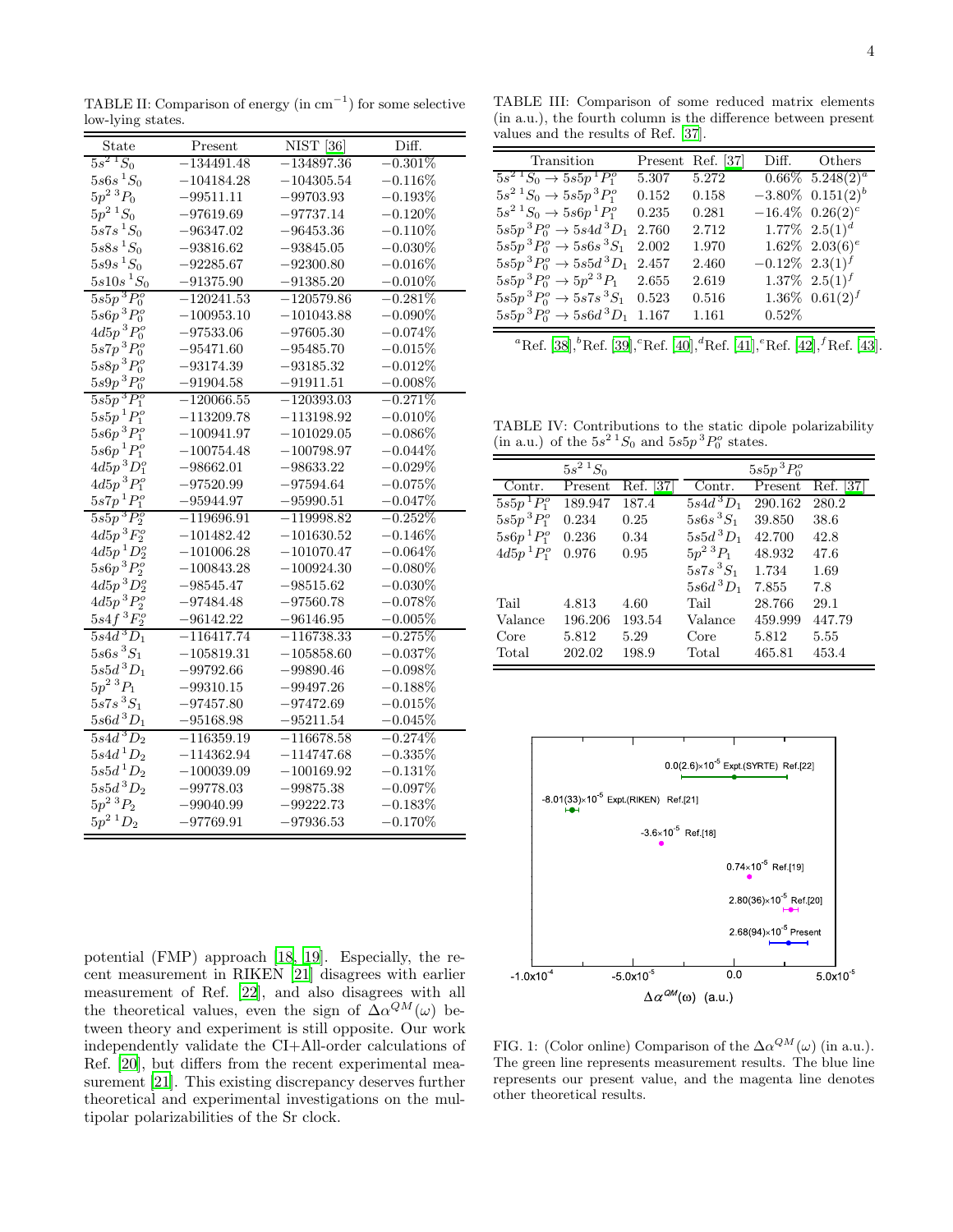<span id="page-4-0"></span>TABLE V: The dynamic magnetic-dipole and electricquadrupole polarizabilities (in a.u.) for the  $5s^2$   $^1S_0$  and  $5s5p$ <sup>3</sup> $P_0^o$  clock states at the 813.4280(5) nm magic wavelength.  $\Delta \alpha^{M1}(\omega) = \alpha^{M1}_{3P_0}(\omega) - \alpha^{M1}_{1S_0}(\omega)$  and  $\Delta \alpha^{E2}(\omega) =$  $\alpha_{3}^{E2}_{P_0^o}(\omega) - \alpha_{1S_0}^{E2}(\omega)$  represent the difference for the clock states of the dynamic magnetic-dipole and electric-quadrupole polarizabilities, respectively. And  $\Delta \alpha^{QM}(\omega) = \Delta \alpha^{\hat{M}1}(\omega) +$  $\Delta \alpha^{E2}(\omega)$ . The numbers in parentheses are computational uncertainties. The numbers in the square brackets denote powers of ten.

|                              | Present                    |             | Ref. [20]        |
|------------------------------|----------------------------|-------------|------------------|
| Polarizability               | $DFCP + RCI$               | $CI+PT$     | $CI + All-order$ |
| $\alpha_{1S_0}^{M1}(\omega)$ | $\overline{2.12(13)}$ [-9] | $2.19[-9]$  | $2.37[-9]$       |
| $\alpha_{3P_0}^{M1}(\omega)$ | $-5.05(31)$ [-6]           | $-5.09[-6]$ | $-5.08[-6]$      |
| $\Delta \alpha^{M1}(\omega)$ | $-5.05(31)$ [-6]           | $-5.09[-6]$ | $-5.08[-6]$      |
| $\alpha_{1S_0}^{E2}(\omega)$ | $9.26(56)$ [-5]            | $8.61[-5]$  | $8.87(26)$ [-5]  |
| $\alpha_{3P_0}^{E2}(\omega)$ | $12.44(76)$ [-5]           | $12.1[-5]$  | $12.2(25)$ [-5]  |
| $\Delta \alpha^{E2}(\omega)$ | $3.18(94)$ [-5]            | $3.50[-5]$  | $3.31(36)$ [-5]  |
| $\Delta \alpha^{QM}(\omega)$ | $2.68(94)$ [-5]            | $2.99[-5]$  | $2.80(36)$ [-5]  |

### C. Comparison of hyperpolarizabilities

The dynamic hyperpolarizabilities of the  $5s^2$   $^1S_0$  and  $5s5p$ <sup>3</sup> $P_0^o$  clock states at 813.4280(5) nm [\[44](#page-6-11)] magic wavelength for the Sr atom are presented in Table [VI.](#page-5-24) Since there a factor of 4 difference in the definition of the hyperpolarizability between our  $\gamma_0(\omega)$  and  $\beta(\omega)$  of Por-sev [\[20\]](#page-5-17), we use  $\frac{1}{36} \mathcal{T}(1,0,1,\omega,-\omega,\omega) = \frac{1}{9} Y_{101}(\omega)$ , and  $\frac{1}{90}\mathcal{T}(1,2,1,\omega,-\omega,\omega) = \frac{2}{45}Y_{121}(\omega)$  to make a direct comparison with the calculations of Porsev *et al.* [\[20\]](#page-5-17). Our values for both terms of  $\frac{1}{36}\mathcal{T}(1,0,1,\omega,-\omega,\omega)$  and  $\frac{1}{90}\mathcal{T}(1,2,1,\omega,-\omega,\omega)$  are much closer to the CI+Allorder values than the CI+perturbation theory (PT) re-sults of Ref. [\[20](#page-5-17)]. The difference of  $\frac{1}{36}\mathcal{T}(1,0,1,\omega,-\omega,\omega)$ term for the  $5s^2 S_0$  state between present value and CI+All-order [\[20\]](#page-5-17) value is about 8%. For the  $\frac{1}{90}\mathcal{T}(1,2,1,\omega,-\omega,\omega)$  term, the agreement between our values with the results of Ref. [\[20\]](#page-5-17) is much better for the  $5s^2$   $^1S_0$  state than the  $5s5p^3P_0^o$  state, that dues to the calculations of dynamic hyperpolarizability for the  $5s5p$ <sup>3</sup> $P_0^o$  state involve much more intermediated states, and the completeness of intermediate states is vital for the reliability of the calculations. Our recommended values of  $\frac{1}{4}\gamma_0(\omega)$  are  $8.2(2.0) \times 10^5$  a.u. and  $-2.01(43) \times 10^7$ a.u. for the  $5s^2$ <sup>1</sup>S<sub>0</sub> and  $5s5p$ <sup>3</sup> $P_0$ <sup>o</sup> states, respectively, which agree well with the values of Ref. [\[20\]](#page-5-17). The final recommended value for the differential hyperpoalrizability  $\frac{1}{4}\Delta\gamma_0(\omega)$  is  $-2.09(43)\times10^7$  a.u., which is mainly determined by the hyperpolarizability of the  $5s5p33P_0^o$  state.

The detailed comparison of the differential hyperpolarizabilitiy for the Sr atom is displayed in Fig. [2.](#page-4-1) It is seen that the FMP value of  $-3.74 \times 10^7$  a.u. [\[19](#page-5-20)] is not within the error bar of any theoretical and experimental results. Two independent theoretical results be-



<span id="page-4-1"></span>FIG. 2: (Color online) Comparison of the  $\frac{1}{4}\Delta\gamma_0(\omega)$  (in a.u.). The green line represents the experimental values, the blue line represents the present result, and the magenta line denotes other theoretical values.

tween our DFCP+RCI value  $-2.09(43)\times10^7$  a.u. and the CI+All-order result  $-1.5(4) \times 10^7$  a.u. of Ref. [\[20\]](#page-5-17) are both in good agreement with the recent high-accuracy measurement of  $-2.10(7) \times 10^7$  a.u. in RIKEN [\[21\]](#page-5-16) and  $-2.01(45)\times10^7$  a.u. in SYRTE [\[23](#page-5-19)].

### IV. SUMMARY

We have developed the DFCP+CI method for the calculations of the atomic structure properties for divalent atoms. We carried out the calculations of the dynamic magnetic-dipole, electric-quadrupole polarizabilities and hyperpolarizabilities at the magic wavelength for the  $5s^2$ <sup>1</sup>S<sub>0</sub> and  $5s5p$ <sup>3</sup>P<sub>0</sub><sup>o</sup> clock states of the Sr atom. For the differential hyperpolarizability, our result of  $-2.09(43)\times10^7$  a.u. is in good agreement with the theoretical value of S. G. Porsev et al. [\[20](#page-5-17)] and the measurement results of Refs [\[21](#page-5-16)[–23\]](#page-5-19), but disagrees with the zero value measured by JILA [\[12](#page-5-10)]. For the differential multipolar polarizability of  $\Delta \alpha^{QM}(\omega)$ , two independent theoretical calculations from our DFCP+RCI method and the CI+All-order approach of Porsev et al. [\[20\]](#page-5-17) are consistent with each other, but both have obvious difference from the recent experimental measurement [\[21\]](#page-5-16), even the sign of the values is opposite. So the difference about  $\Delta \alpha^{QM}(\omega)$  in the Sr clock is still pending, which calls for further experimental investigation to resolve this discrepancy.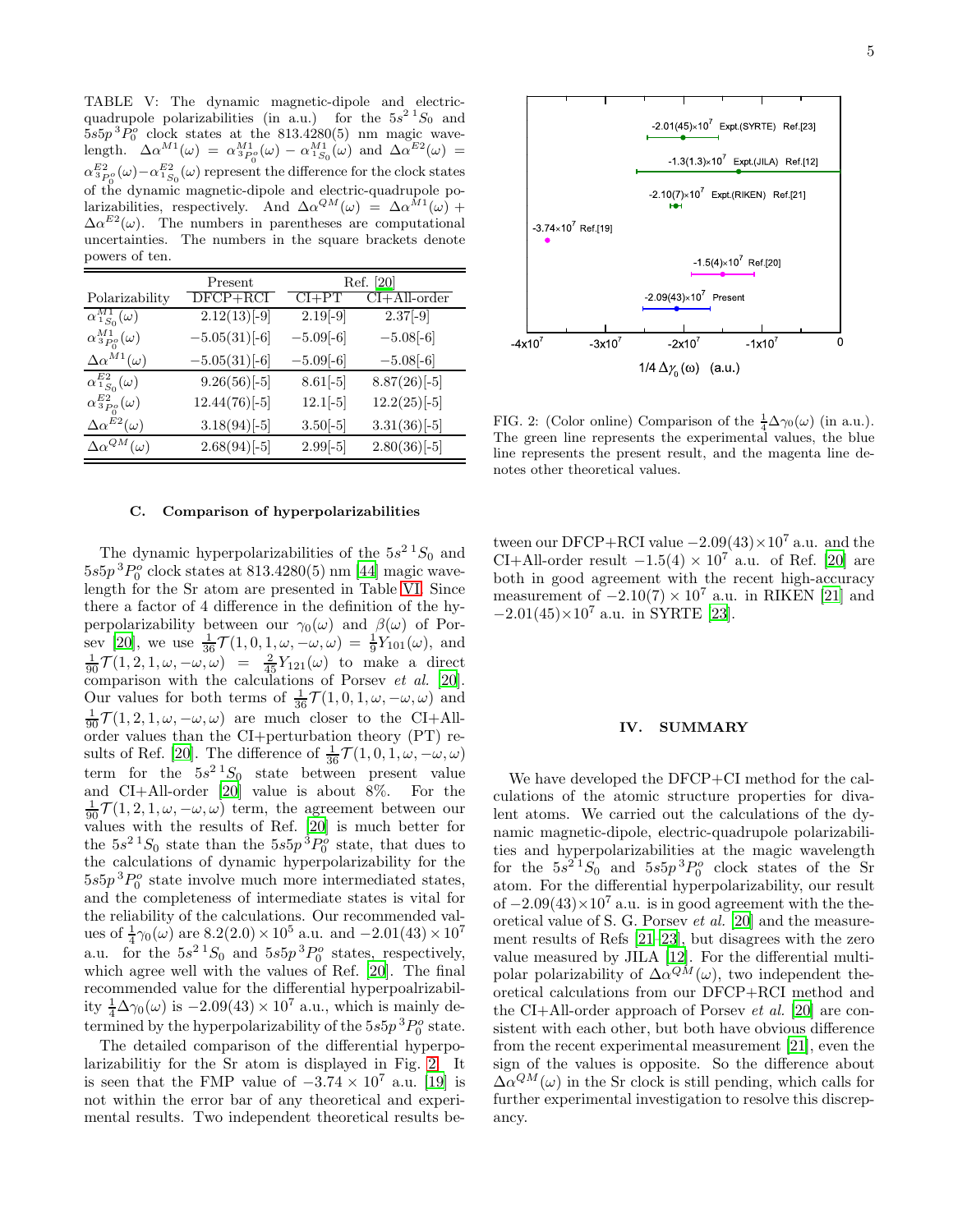<span id="page-5-24"></span>TABLE VI: The dynamic hyperpolarizabilities (in a.u.) for the  $5s^2 {^1S_0}$  and  $5s5p {^3P_0}$  clock states at the 813.4280(5) nm magic wavelength.  $\frac{1}{36} \mathcal{T}(1,0,1,\omega,-\omega,\omega) = \frac{1}{9} Y_{101}(\omega)$ , and  $\frac{1}{90} \mathcal{T}(1,2,1,\omega,-\$  $Y_{121}(\omega)$  can refer to the Ref. [\[20](#page-5-17)]. The numbers in parentheses are computational uncertainties. The numbers in the square brackets denote powers of ten.

|                                                        | $5s^2 S_0$     |                  |            | $5s5p~^3P_0^o$ |                |            |
|--------------------------------------------------------|----------------|------------------|------------|----------------|----------------|------------|
| Hyperpolarizability                                    | Present        | Ref. [20]        |            | Present        | Ref. [20]      |            |
|                                                        | $DFCP + RCI$   | $CI + All-order$ | $CI+PT$    | $DFCP + RCI$   | $CI+All-order$ | $CI+PT$    |
| $\frac{1}{36}\mathcal{T}(1,0,1,\omega,-\omega,\omega)$ | $-6.70[5]$     | $-6.18[5]$       | $-6.06[5]$ | $-7.88[6]$     | $-7.57[6]$     | $-7.50[6]$ |
| $\frac{1}{90}\mathcal{T}(1,2,1,\omega,-\omega,\omega)$ | 1.49[6]        | 1.41[6]          | 1.33[6]    | $-1.22[7]$     | $-6.58[6]$     | $-3.03[6]$ |
| Total for $\frac{1}{4}\gamma_0(\omega)$                | 8.20[5]        | 7.90[5]          | 7.25[5]    | $-2.01[7]$     | $-1.42[7]$     | $-1.05[7]$ |
| Recommended $\frac{1}{4}\gamma_0(\omega)$              | 8.2(2.0)[5]    | 7.90(65)[5]      |            | $-2.01(43)[7]$ | $-1.42(37)[7]$ |            |
| Recommended $\frac{1}{4}\Delta\gamma_0(\omega)$        | $-2.09(43)[7]$ | $-1.5(4)[7]$     |            |                |                |            |

#### Acknowledgments

We thank Baolong Lü, K. L. Gao, Zhuanxian Xiong and Y. M. Yu for their helpful discussions. We thank S. G. Porsev and M. S. Safronova for their communications. This work was supported by the National Key Research and Development Program of China under

- <span id="page-5-0"></span>[1] F. Bregolin, G. Milani, M. Pizzocaro, B. Rauf, P. Thoumany, F. Levi, and D. Calonico, J. Phys. Conf. Ser. 841, 012015 (2017).
- <span id="page-5-1"></span>[2] K. Yamanaka, N. Ohmae, I. Ushijima, M. Takamoto, and H. Katori, Phys. Rev. Lett. 114, 230801 (2015).
- <span id="page-5-2"></span>[3] H. Pihan-Le Bars, C. Guerlin, R. D. Lasseri, J. P. Ebran, Q. G. Bailey, S. Bize, E. Khan, and P. Wolf, Phys. Rev. D **95**, 075026 (2017).
- <span id="page-5-3"></span>[4] R. Shaniv, R. Ozeri, M. S. Safronova, S. G. Porsev, V. A. Dzuba, V. V. Flambaum, and H. Häffner, Phys. Rev. Lett. 120, 103202 (2018).
- <span id="page-5-4"></span>[5] A. Arvanitaki, J. Huang, and K. Van Tilburg, Phys. Rev. D 91, 015015 (2015).
- <span id="page-5-5"></span>[6] B. M. Roberts, G. Blewitt, C. Dailey, M. Murphy, M. Pospelov, A. Rollings, J. Sherman, W. Williams, and A. Derevianko, Nat. Commun. 8, 1195 (2017).
- <span id="page-5-6"></span>[7] R. M. Godun, P. B. R. Nisbet-Jones, J. M. Jones, S. A. King, L. A. M. Johnson, H. S. Margolis, K. Szymaniec, S. N. Lea, K. Bongs, and P. Gill, Phys. Rev. Lett. 113, 210801 (2014).
- [8] N. Huntemann, B. Lipphardt, C. Tamm, V. Gerginov, S. Weyers, and E. Peik, Phys. Rev. Lett. 113, 210802 (2014).
- <span id="page-5-7"></span>[9] M. S. Safronova, S. G. Porsev, C. Sanner, and J. Ye, Phys. Rev. Lett. 120, 173001 (2018).
- <span id="page-5-8"></span>[10] S. Kolkowitz, I. Pikovski, N. Langellier, M. D. Lukin, R. L. Walsworth, and J. Ye, Phys. Rev. D 94, 124043 (2016).
- <span id="page-5-9"></span>[11] S. M. Brewer, J. S. Chen, A. M. Hankin, E. R. Clements, C. W. Chou, D. J. Wineland, D. B. Hume, and D. R. Leibrandt, Phys. Rev. Lett. 123, 033201 (2019).
- <span id="page-5-10"></span>[12] T. Nicholson, S. Campbell, R. Hutson, G. Marti, B. Bloom, R. McNally, W. Zhang, M. Barrett, M. Safronova, G. Strouse, et al., Nat. Commun. 6, 6896

Research Program of the Chinese Academy of Sciences under Grants No. XDB21030300, and by the National Natural Science Foundation of China under Grants No. 11774386. Y-B Tang was supported by the National Natural Science Foundation of China No. 11504094.

Grant No. 2017YFA0304402, by the Strategic Priority

(2015).

- <span id="page-5-11"></span>[13] S. L. Campbell, R. B. Hutson, G. E. Marti, A. Goban, N. Darkwah Oppong, R. L. McNally, L. Sonderhouse, J. M. Robinson, W. Zhang, B. J. Bloom, et al., Science 358, 90 (2017).
- <span id="page-5-12"></span>[14] W. F. McGrew, X. Zhang, R. J. Fasano, S. A. Schäffer, K. Beloy, D. Nicolodi, R. C. Brown, N. Hinkley, G. Milani, M. Schioppo, et al., Nature 564, 87 (2018).
- <span id="page-5-13"></span>[15] H. Katori, T. Ido, and M. Kuwata-Gonokami, J. Phys. Soc. Japan 68, 2479 (1999).
- [16] H. Katori, M. Takamoto, V. G. Pal'chikov, and V. D. Ovsiannikov, Phys. Rev. Lett. 91, 173005 (2003).
- <span id="page-5-14"></span>[17] J. Ye, D. W. Vernooy, and H. J. Kimble, Phys. Rev. Lett. 83, 4987 (1999).
- <span id="page-5-15"></span>[18] V. D. Ovsiannikov, V. G. Pal'chikov, A. V. Taichenachev, V. I. Yudin, and H. Katori, Phys. Rev. A 88, 013405 (2013).
- <span id="page-5-20"></span>[19] H. Katori, V. D. Ovsiannikov, S. I. Marmo, and V. G. Palchikov, Phys. Rev. A 91, 052503 (2015).
- <span id="page-5-17"></span>[20] S. G. Porsev, M. S. Safronova, U. I. Safronova, and M. G. Kozlov, Phys. Rev. Lett. 120, 063204 (2018).
- <span id="page-5-16"></span>[21] I. Ushijima, M. Takamoto, and H. Katori, Phys. Rev. Lett. 121, 263202 (2018).
- <span id="page-5-18"></span>[22] P. G. Westergaard, J. Lodewyck, L. Lorini, A. Lecallier, E. A. Burt, M. Zawada, J. Millo, and P. Lemonde, Phys. Rev. Lett. 106, 210801 (2011).
- <span id="page-5-19"></span>[23] R. Le Targat, L. Lorini, Y. Le Coq, M. Zawada, J. Guéna, M. Abgrall, M. Gurov, P. Rosenbusch, D. G. Rovera, B. Nagórny, et al., Nat. Commun. 4, 2109 (2013).
- <span id="page-5-21"></span>[24] T. Yong-Bo, L. Cheng-Bin, and Q. Hao-Xue, Chin. Phys. B 23, 063101 (2014).
- <span id="page-5-22"></span>[25] J. Mitroy and D. W. Norcross, Phys. Rev. A 37, 3755 (1988).
- <span id="page-5-23"></span>[26] U. I. Safronova, Phys. Rev. A 82, 022504 (2010).